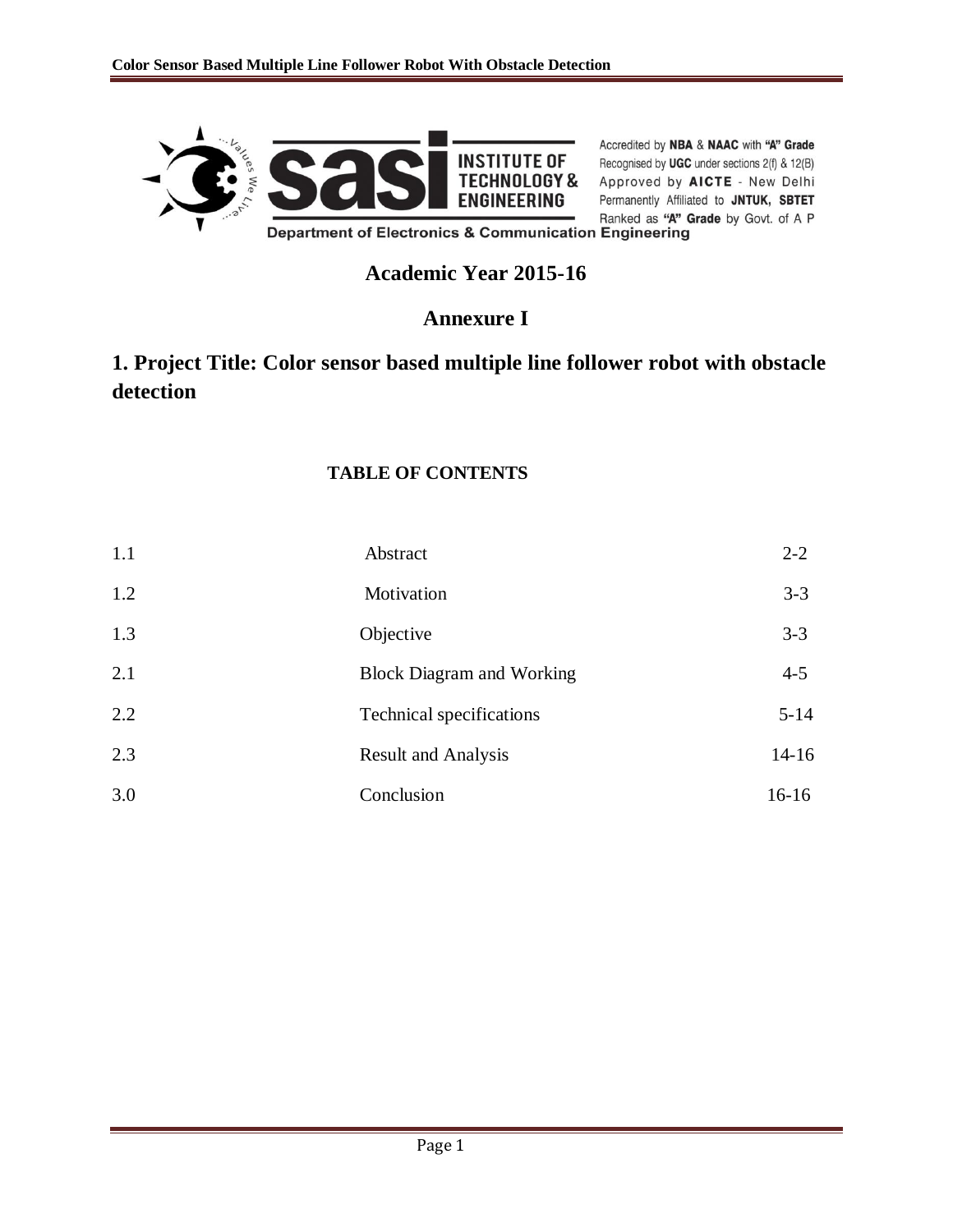#### **1. ABSTRACT & OBJECTIVE**

#### **1.1 ABSTRACT**

This paper introduces the multiple source Multiple Destination Robot (MDR-l) having the ability to choose a desired line among multiple lines autonomously. Every line has different colors as their identities. The robot can differentiate among various colors and choose a desired one to find its target. Unlike any other simple line follower robot, this robot can be considered as a true autonomous line follower robot having the ability to detect presence of obstacle on its path. A powerful close loop control system is used in the robot. The robot senses a line and endeavors itself accordingly towards the desired target by correcting the wrong moves using a simple feedback mechanism but yet very effective closed loop system. The robot is capable of following very congested curves as it receives the continuous data from the sensors.

 A line following robot is a robot that basically follows a specific line. This line following robot is sensor based. Sensor based approach uses various kinds of sensors such as IR sensors and ultrasonic sensors. IR sensors are generally used for measuring the difference in reflectivity of surfaces depending on the properties like color, roughness etc. Which is this line follower is based on. The path can be visible like a black line on a white surface (or vice-versa). Sensing a line and maneuvering the robot to stay on course, while constantly correcting wrong moves using feedback mechanism forms a simple yet effective closed loop system. Here wireless sensor network Zigbee is used to receive the information from transmitter section to receiver section. This robot was developed based on a vision based system to navigate the robot through a black line marked in the white surface. It also extracted some features in the sensor to follow a line with automatic color detection and follow that color in white surface. This report is intended to describe the information regarding the project. It explains the requirements, the techniques and technologies used, design and implementation, details, problems faced, and future improvements of the project.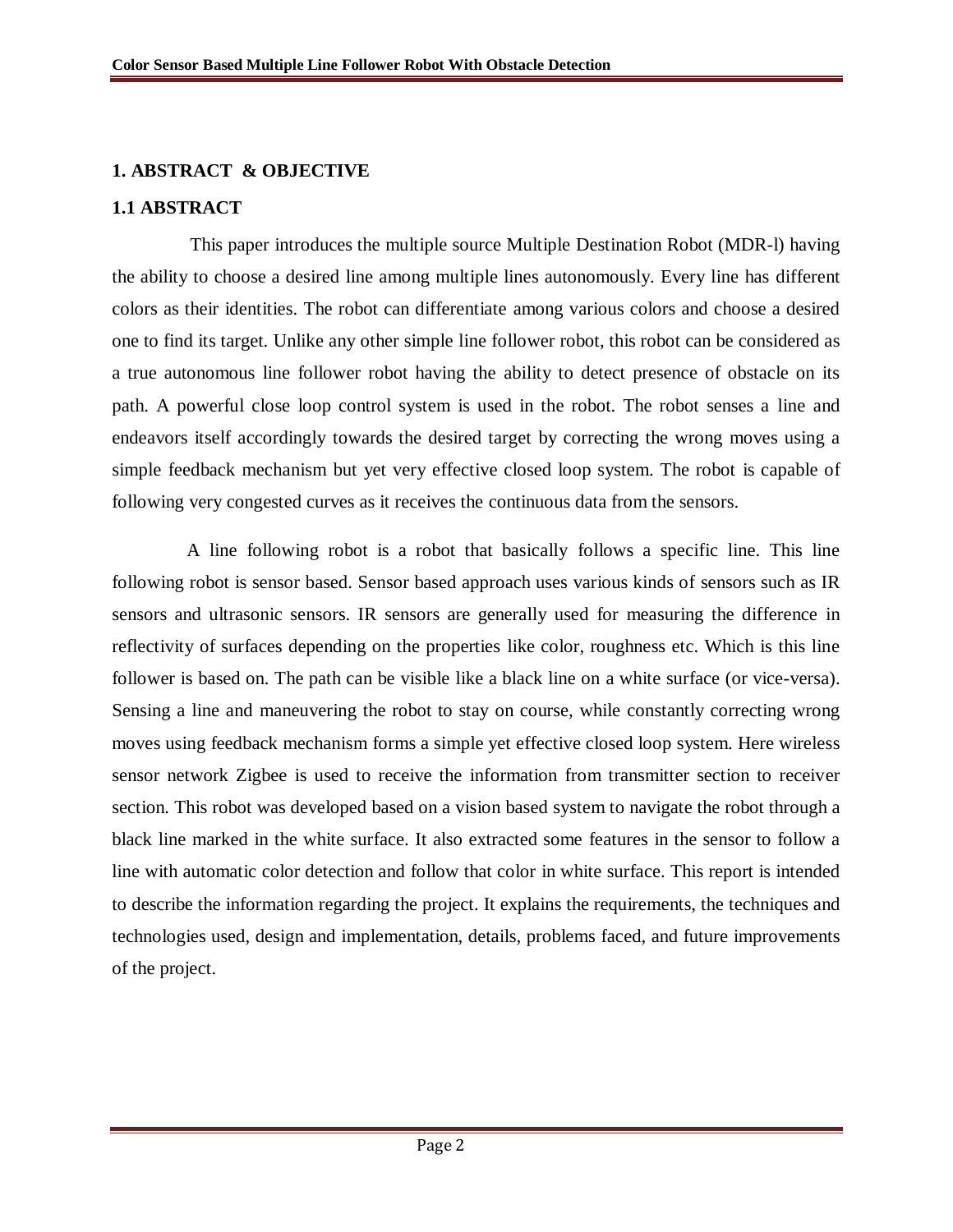#### **1.2 Motivation**

A Robot is a machine which is completely automatic, i.e. it starts on its own, decides its own way of work and stops on its own. Robotics has greatly advanced in the developed countries. High performance, high accuracy, lower labor cost and the ability to work in hazardous places have put robotics in an advantageous position over many other such technologies but as for developing countries like Bangladesh it is still quite out of reach. But it is one of the most fascinating and interesting aspects to the new generations and a lot of development in robotics has been done in last couple of years. Robots have several useful applications in our daily. It is actually a replica of human being, which has been designed to ease human burden. It can be controlled pneumatically or using hydraulic ways or using the simple electronic control ways.

#### **1.3 Objective**

The objective of the project is paper the multiple source Multiple Destination Robot (MDR-l) having the ability to choose a desired line among multiple lines autonomously. Every line has different colours as their identities. The robot can differentiate among various colours and choose a desired one to find its target. Unlike any other simple line follower robot, this robot can be considered as a true autonomous line follower robot having the ability to detect presence of obstacle on its path. A powerful close loop control system is used in the robot. The robot senses a line and endeavours itself accordingly towards the desired target by correcting the wrong moves using a simple feedback mechanism but yet very effective closed loop system. The robot is capable of following very congested curves as it receives the continuous data from the sensors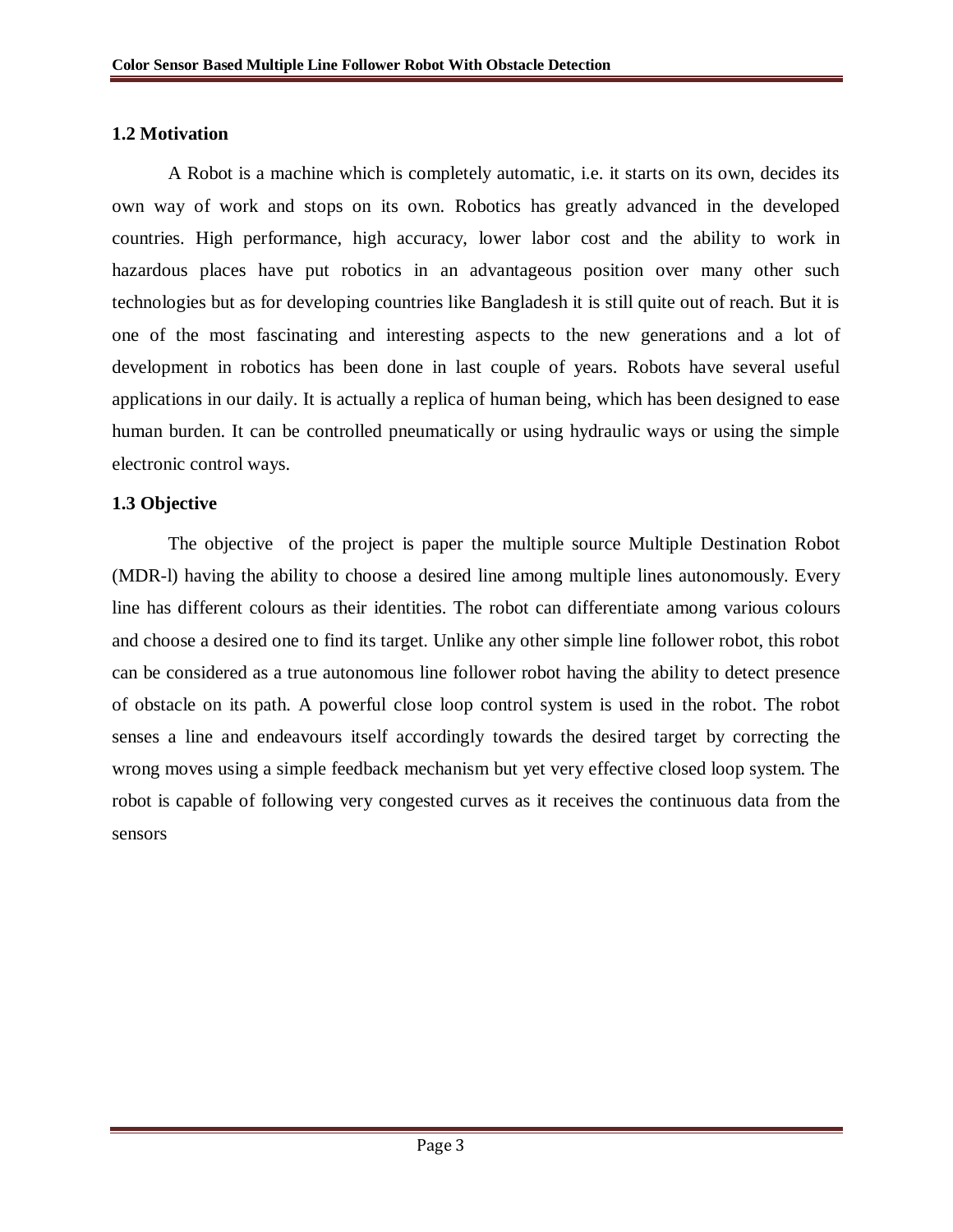### **2. BLOCK DIAGRAM & WORKING:**

#### **2.1 Block diagram :**



**Figure : Block Diagram of Transmitter Section**



**Figure : Block Diagram of Receiver Section**

### **Working:**

Functional description in general includes the block diagram representing every module of the project and working which specifies the function of each module in the project. The sensor in the block diagram is color sensor used to sense color path .We also have the LCD display for the purpose of displaying the color which is given as input. The project is designed with ARDUINO and ZIGBEE technology.

### **Working of Transmitter Section:**

In Transmitter section the input switches combinations are given to select the particular destination to which the robot has to move from the source to destination. Here in this proto type we have given the three destinations for moving the robot from one place to another place. The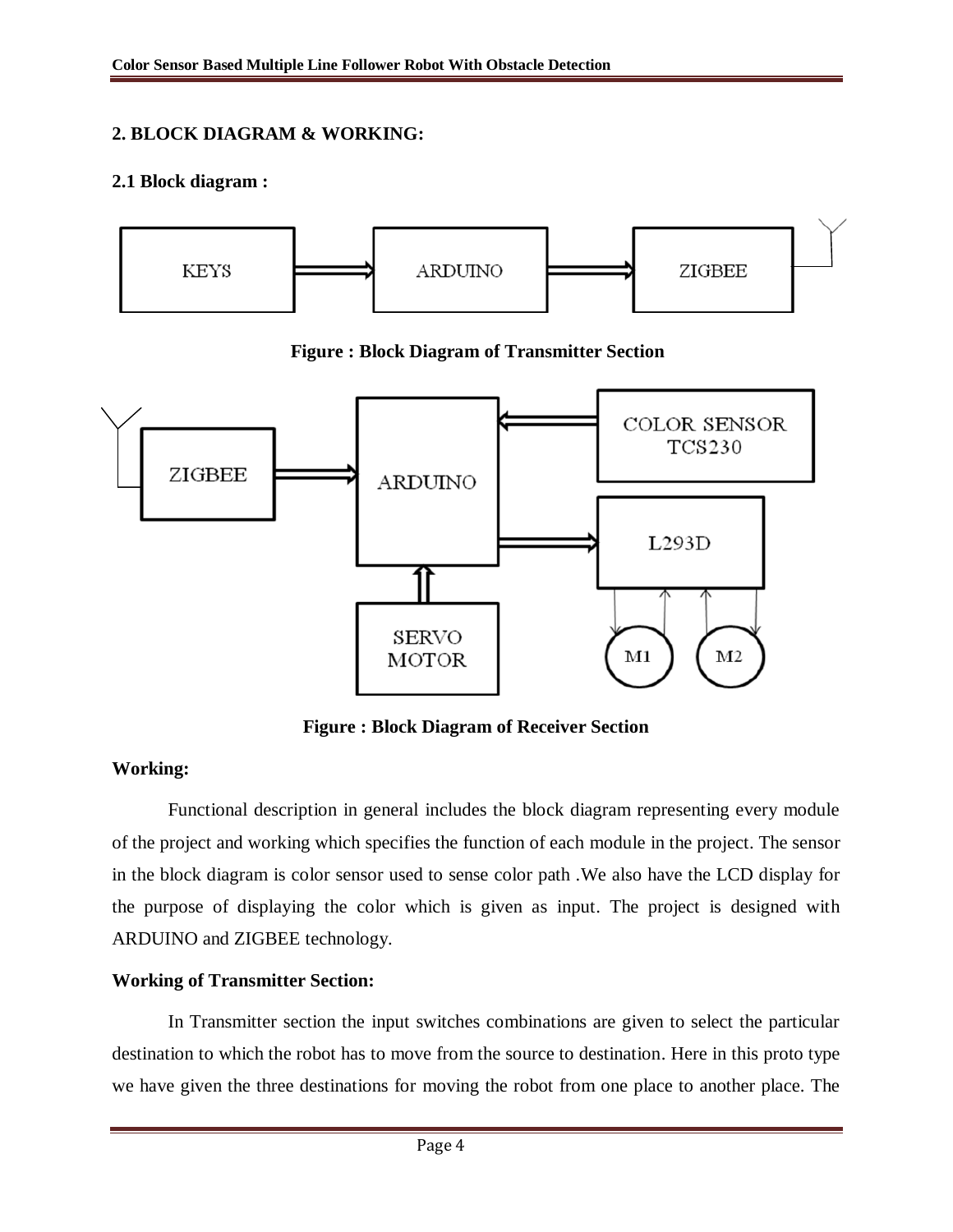three destinations are assigned with the predefined colored paths. Each switch as its own color by its own and if we select any particular destination with its color then robot will move according to the path assigned to it and reaches its destination by tracking the color continuously.

The main part to move the robot is the arduino-uno this will control all the performance of the robot through the wireless Zigbee module. The wireless Zigbee module will transmit the signal to the Zigbee receiver. The block diagram of transmitter section is shown in Figure

#### **Working of Receiver Section:**

In receiver section the information from transmitter is received using Zigbee module. The destination which is selected by the user is received by this Zigbee module and it is given to the arduino-uno controller then this will give the required task to the color sensor (TCS230) that which is given at the transmitter and transmitted through the Zigbee module.

The color sensor will know sense all the color and then select the color required to it and this is done by using the servo motor in the color sensor then the motor driver (L293D) will give instruction to the motor to move the robot according to it and then it follow the color line and reaches the destination. The IR sensor which is present in the robot will detect the obstacle and stop the robot. The block diagram of receiver section is shown in Figure

#### **Flowchart:**

The below Figure shows the flow chart it indicates the sequence of operation carried out throughout the project It indicates the step by step procedure of operations performed this project.

#### **2.2 Technical specifications:**

#### **2.2.1 Arduino-Uno:**

#### **2.2.1.1 Arduino-Uno technical specifications:**

| Microcontroller             | ATmega328P |
|-----------------------------|------------|
| <b>Operating Voltage</b>    | 5V         |
| Input Voltage (recommended) | 7-12V      |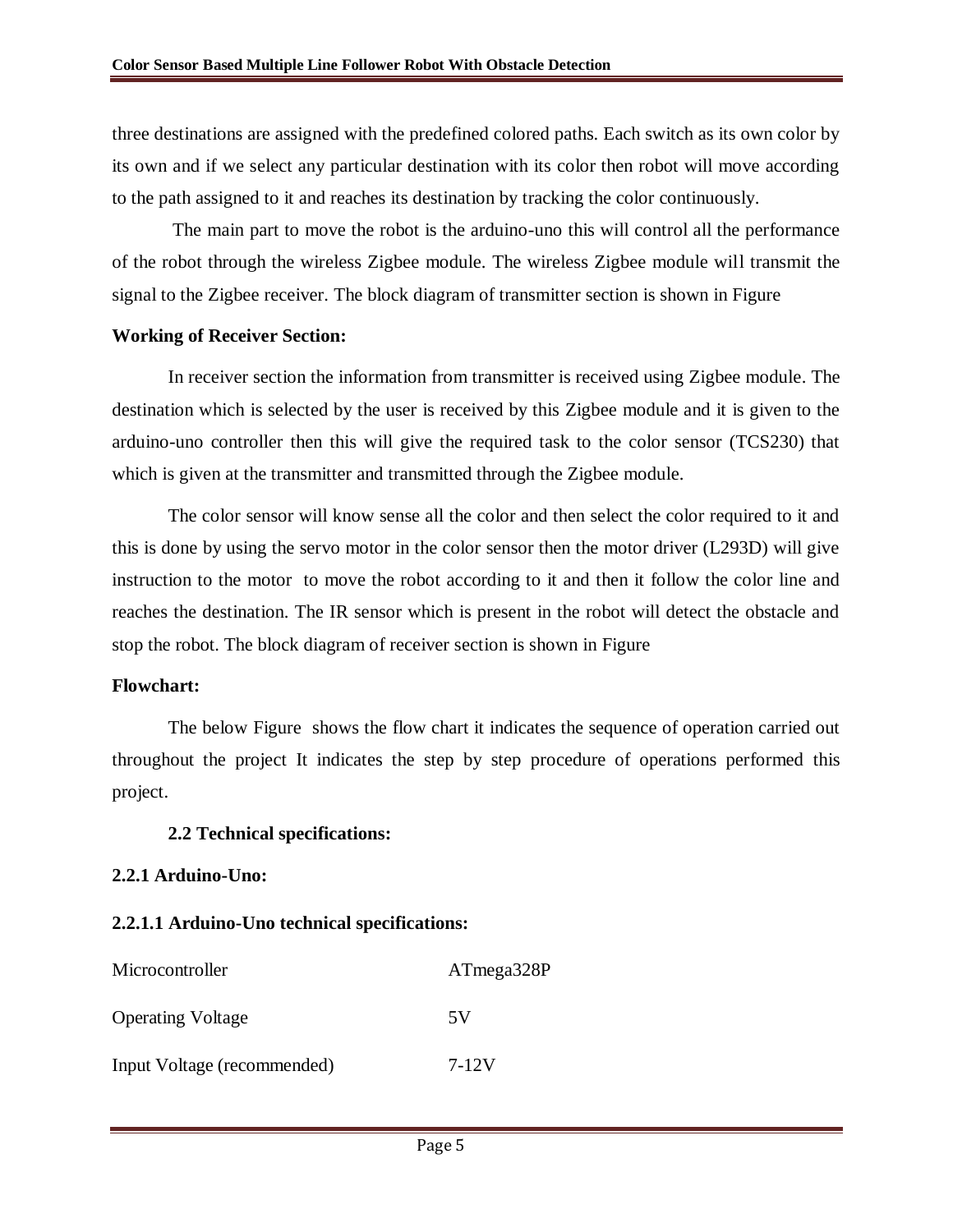| Input Voltage (limit)    | 6-20V                                                     |
|--------------------------|-----------------------------------------------------------|
| Digital I/O Pins         | 14 (of which 6 provide PWM output)                        |
| PWM Digital I/O Pins     | 6                                                         |
| <b>Analog Input Pins</b> | 6                                                         |
| DC Current per I/O Pin   | $20 \text{ mA}$                                           |
| DC Current for 3.3V Pin  | 50 mA                                                     |
| Flash Memory             | 32 KB (ATmega328P) of which 0.5 KB used by boot<br>loader |
| <b>SRAM</b>              | 2 KB (ATmega328P)                                         |
| <b>EEPROM</b>            | 1 KB (ATmega328P)                                         |
| Clock Speed              | 16 MHz                                                    |
| Length                   | 68.6 mm                                                   |
| Width                    | 53.4 mm                                                   |
| Weight                   | 25 g                                                      |

### **2.2.1.2 Arduino-Uno Pin Description:**

- $\triangleright$  Vin : The input voltage to the Uno board when it's using an external power source (as opposed to 5 volts from the USB connection or other regulated power source). You can supply voltage through this pin, or, if supplying voltage via the power jack, access it through this pin.
- $\triangleright$  Vcc : This pin outputs a regulated 5V from the regulator on the board. The board can be supplied with power either from the DC power jack (7 - 12V), the USB connector (5V), or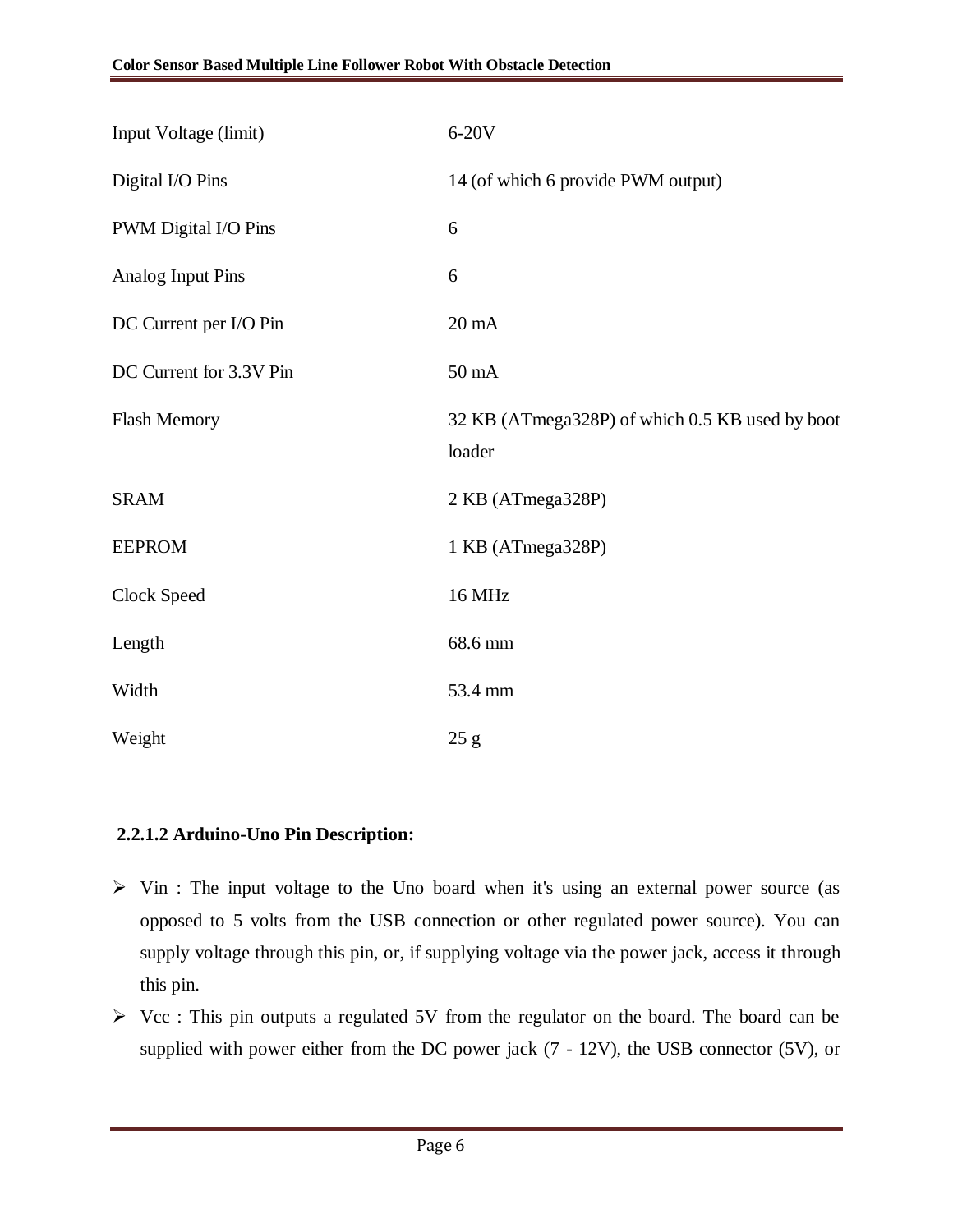the VIN pin of the board (7-12V). Supplying voltage via the 5V or 3.3V pins bypasses the regulator, and can damage your board. We don't advise it.

- A 3.3V supply generated by the on-board regulator. Maximum current draw is 50 mA.
- $\triangleright$  GND: Ground pins.
- $\triangleright$  I/OREF: This pin on the Uno board provides the voltage reference with which the microcontroller operates. A properly configured shield can read the IOREF pin voltage and select the appropriate power source or enable voltage translators on the outputs to work with the 5V or 3.3V.



**Figure 4.2: Pin Diagram of Arduino-Uno**

### **2.2.2 DC MOTOR L293D**

### **2.2.2.1 DC MOTOR L293D technical specifications:**

 600mA output current capability per channel Internal clamp diodes 1.2A peak output current (non repetitive) per channel Enable facility Over temperature protection Logical "0" input voltage up to 1.5 V Internal clamp diodes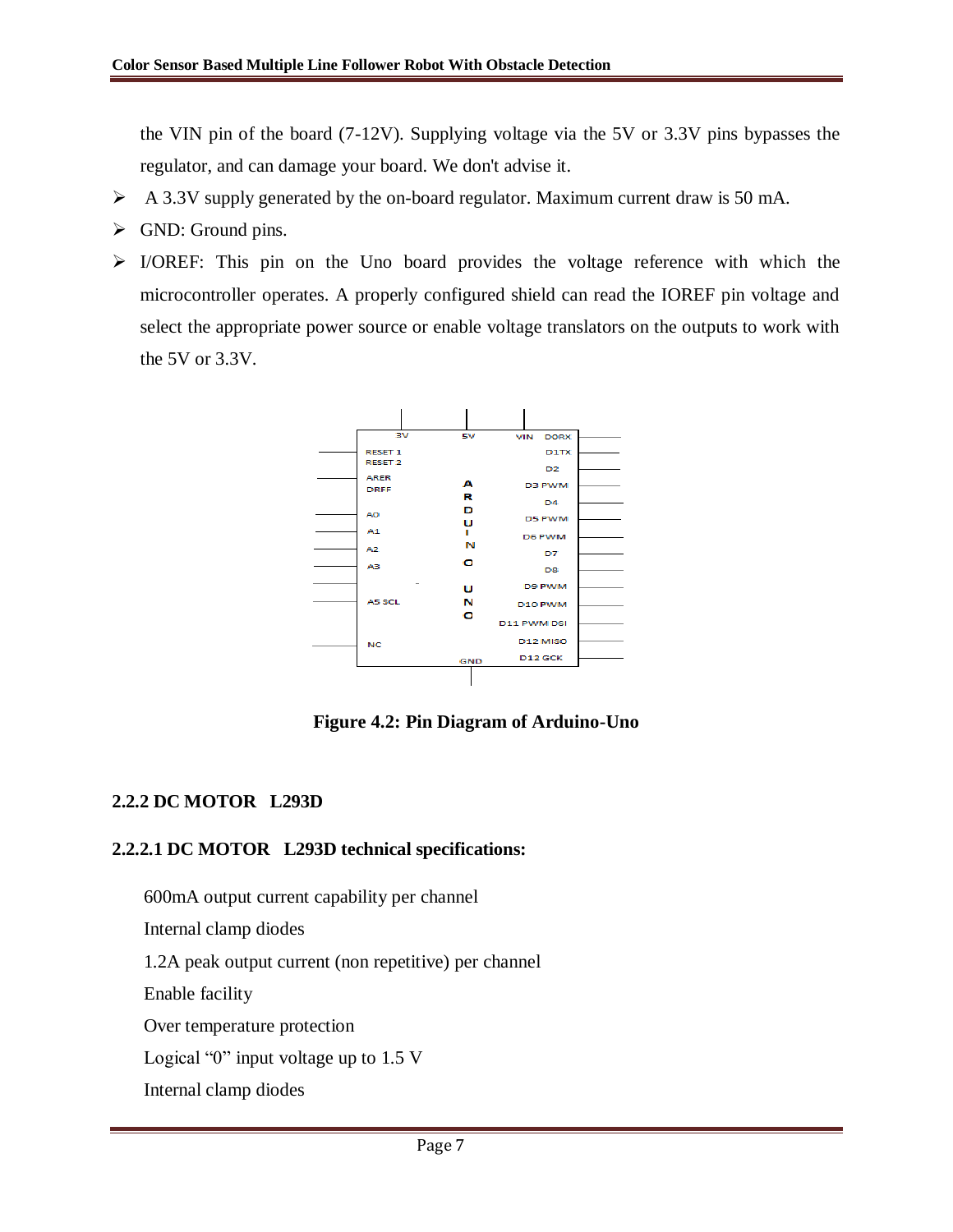High Noise Immunity

#### **2.2.2.2 Operating the L293D Motor Driver:**



**Figure : Schematic diagram for L293D with motors**



 **Figure : Motor connections**

### **2.2.2.3 Motor Driver Interfacing to Arduino-Uno:**

Arduino-uno is interfaced to the D2 and D3PWM pins of first motor and D4 and D5PWM of the motor driver. The shown below fig is the motor driver interfacing to the arduino-uno.



**Figure: Motor Interfacing with Arduino Uno**

**2.2.3 Dual Ball Baring Servomotor technical specifications:**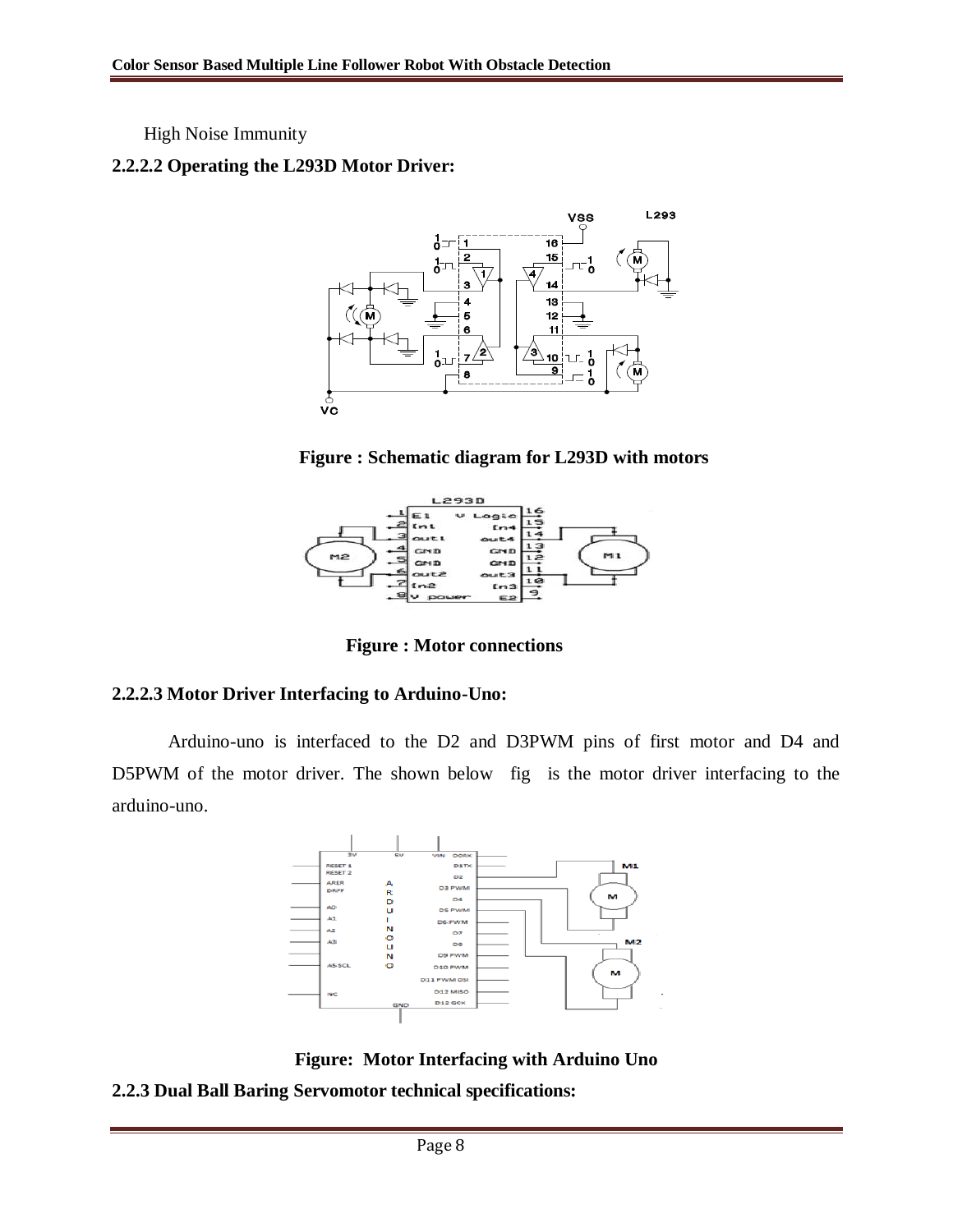| <b>Required Pulse</b>               |                | 3-5 Volt Peak to Peak Square Wave         |  |  |
|-------------------------------------|----------------|-------------------------------------------|--|--|
| <b>Operating Voltage</b>            |                | 4.8-6.0 Volts                             |  |  |
| <b>Operating Temperature Range:</b> |                | $-10$ to $+60$ Degree C                   |  |  |
| Operating Speed (4.8V)              | $\ddot{\cdot}$ | 0.20sec/60 degrees at no load             |  |  |
| Operating Speed (6.0V)              | $\ddot{\cdot}$ | $0.16$ sec/60 degrees at no load          |  |  |
| Stall Torque (4.8V)                 |                | 5.5 $kg/cm$                               |  |  |
| Stall Torque (6.0V)                 |                | $7 \text{ kg/cm}$                         |  |  |
| 360 Modifiable                      |                | Yes                                       |  |  |
| <b>Potentiometer Drive</b>          |                | <b>Indirect Drive</b>                     |  |  |
| Bearing Type                        |                | Double Ball Bearing                       |  |  |
| Gear Type                           | $\ddot{\cdot}$ | All Nylon Gears                           |  |  |
| Connector Wire Length               | $\ddot{\cdot}$ | 12"                                       |  |  |
| Dimensions                          |                | $1.6"$ x $0.8"$ x $1.4"$ (41 x 20 x 36mm) |  |  |
| Weight                              |                | 41gm                                      |  |  |

### **2.2.4. COLOR SENSOR (TCS230)**

### **2.2.4.1 COLOR SENSOR (TCS230) technical specifications:**

Single-Supply Operation (2.7 V to 5.5 V)

Power Down Feature

Nonlinearity Error Typically 0.2% at 50 kHz

Stable 200 ppm/μC Temperature Coefficient

Low-Profile Lead (Pb) Free and RoHS Compliant Surface-Mount Package

### **2.2.4.2 COLOR SENSOR (TCS230) Terminal Functions:**

| <b>TERMINALNAME   NO</b> |   | $U$ | <b>DESCRIPTION</b>                                             |
|--------------------------|---|-----|----------------------------------------------------------------|
| <b>GND</b>               |   |     | Power supply ground.<br>All voltages are<br>referenced to GND. |
| <b>OE</b>                |   |     | Enable for fo (active)<br>low).                                |
| OUT                      | 6 |     | Output frequency (fo).                                         |

### **Table : Terminal Functions of Color Sensor**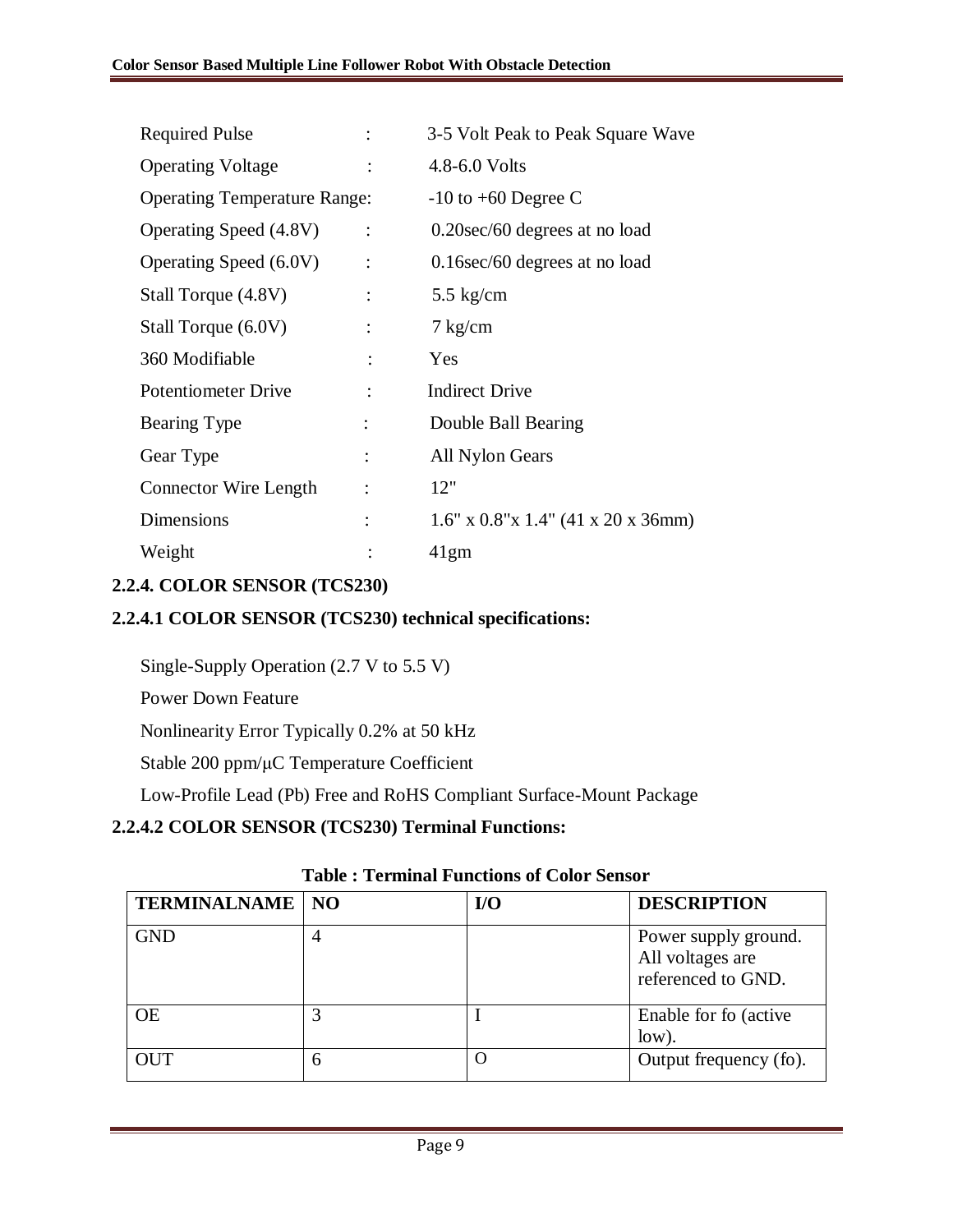| S <sub>0</sub> , S <sub>1</sub> | 12 | Outputfrequencyscaling |
|---------------------------------|----|------------------------|
|                                 |    | selection inputs.      |
| S2,S3                           | 78 | Photodiodetype         |
|                                 |    | selection inputs.      |
| Vdd                             |    | Supply voltage         |

### **Table : Selectable Options of Color Sensor**

| S <sub>0</sub> | S1 | Output<br>frequency<br>scaling(fo) | S <sub>2</sub> | S <sub>3</sub> | <b>Photodiode</b><br>type |
|----------------|----|------------------------------------|----------------|----------------|---------------------------|
|                |    | power down                         |                |                | Red                       |
| ட              |    | 2%                                 |                |                | Blue                      |
| H              |    | 20%                                |                |                | clear(no filter)          |
|                |    | 100%                               |                |                | Green                     |

### **2.2.4.3 COLOR SENSOR (TCS230) interfacing to aurdino:**





### **2.2.5 LCD**

**2.2.5.1: LCD 2x16 pindiagram**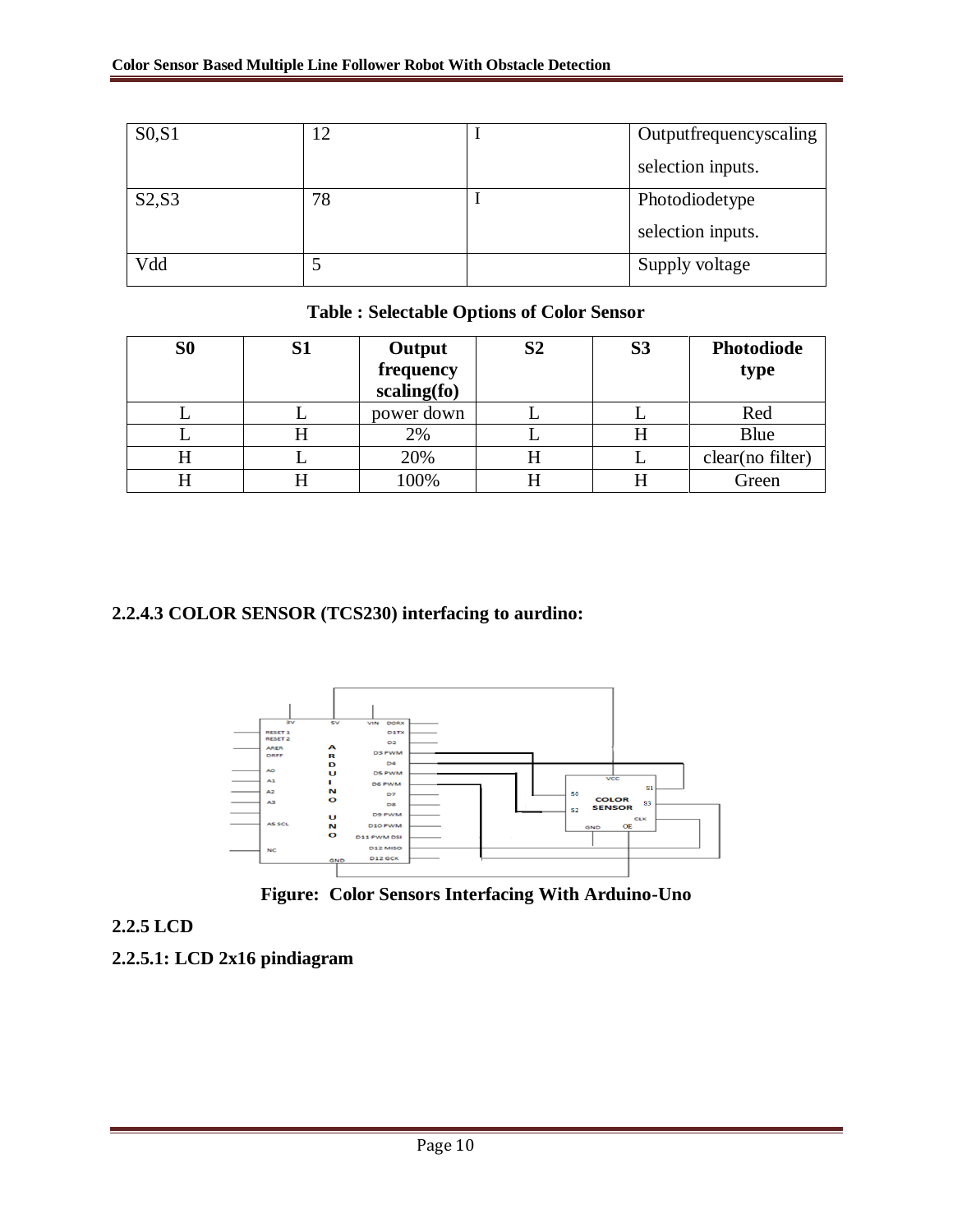|              | $\overline{PIN}$ |                            | LOGIC                     |                           |
|--------------|------------------|----------------------------|---------------------------|---------------------------|
| FUNCTION     | <b>NUMBER</b>    | NAME                       | STATE                     | <b>DESCRIPTION</b>        |
| Ground       | 1                | $\overline{\mathbf{v}}$ ss |                           | $\overline{\mathrm{ov}}$  |
| Power supply | $\mathbf{z}$     | vdd                        |                           | $+5V$                     |
| Contrast     | 3                | Vee                        |                           | $O-Vdd$                   |
|              |                  |                            |                           | $DO - D7$ are             |
|              |                  |                            |                           | interpreted as            |
|              |                  |                            | $\circ$                   | commands                  |
|              |                  |                            |                           | $DO - D7$ are             |
|              | $\overline{4}$   | $_{\rm RS}$                | $\mathbf{1}$              | interpreted as data       |
|              |                  |                            |                           | Write data (from          |
|              |                  |                            | $\circ$                   | controller to LCD)        |
|              |                  |                            |                           | Read data (from           |
|              | 5                | R/W                        | $\mathbf{1}$              | LCD to controller)        |
|              |                  |                            |                           | Access to LCD             |
|              |                  |                            | $\circ$                   | disabled                  |
|              |                  |                            | $\mathbf{1}$              | Normal operating          |
| Control of   |                  |                            | From 1 to                 | Data/commands are         |
| operating    | 6                | E                          | $\circ$                   | transferred to LCD        |
|              | ラ                | $_{\text{DO}}$             | $\overline{O/1}$          | Bit 0 LSB                 |
|              | ଛ                | $\overline{D1}$            | O/1                       | Bit 1                     |
|              | 9                | D2                         | O/1                       | $_{\rm{Bit}}$ 2           |
|              | 10               | D3                         | O/1                       | $_{\rm{Bit}}$ 3           |
|              | 11               | D4                         | O/1                       | Bit 4                     |
|              | $\overline{12}$  | $\overline{\mathcal{D}5}$  | $\overline{\mathrm{o}/1}$ | $\overline{$ it 5         |
| Data/        | 13               | D6                         | $\overline{\mathrm{o}/1}$ | $\overline{\text{Bit}}$ 6 |
| commands     | 14               | $\overline{D7}$            | $\overline{\mathrm{o}/1}$ | Bit 7 MSB                 |

### **2.2.5.2: LCD Interfacing with Arduino Uno:**

The shown fig: is the LCD interfacing to the arduino uno microcontroller. The pins of Arduino-uno D7, D10, D12GCK, D12MISO are interface to the D7, D8, D6,D5 pins of the Liquid Crystal Display.



**Figure : LCD Interfacing with Arduino-Uno**

#### **2.2.6.: IR Sensor**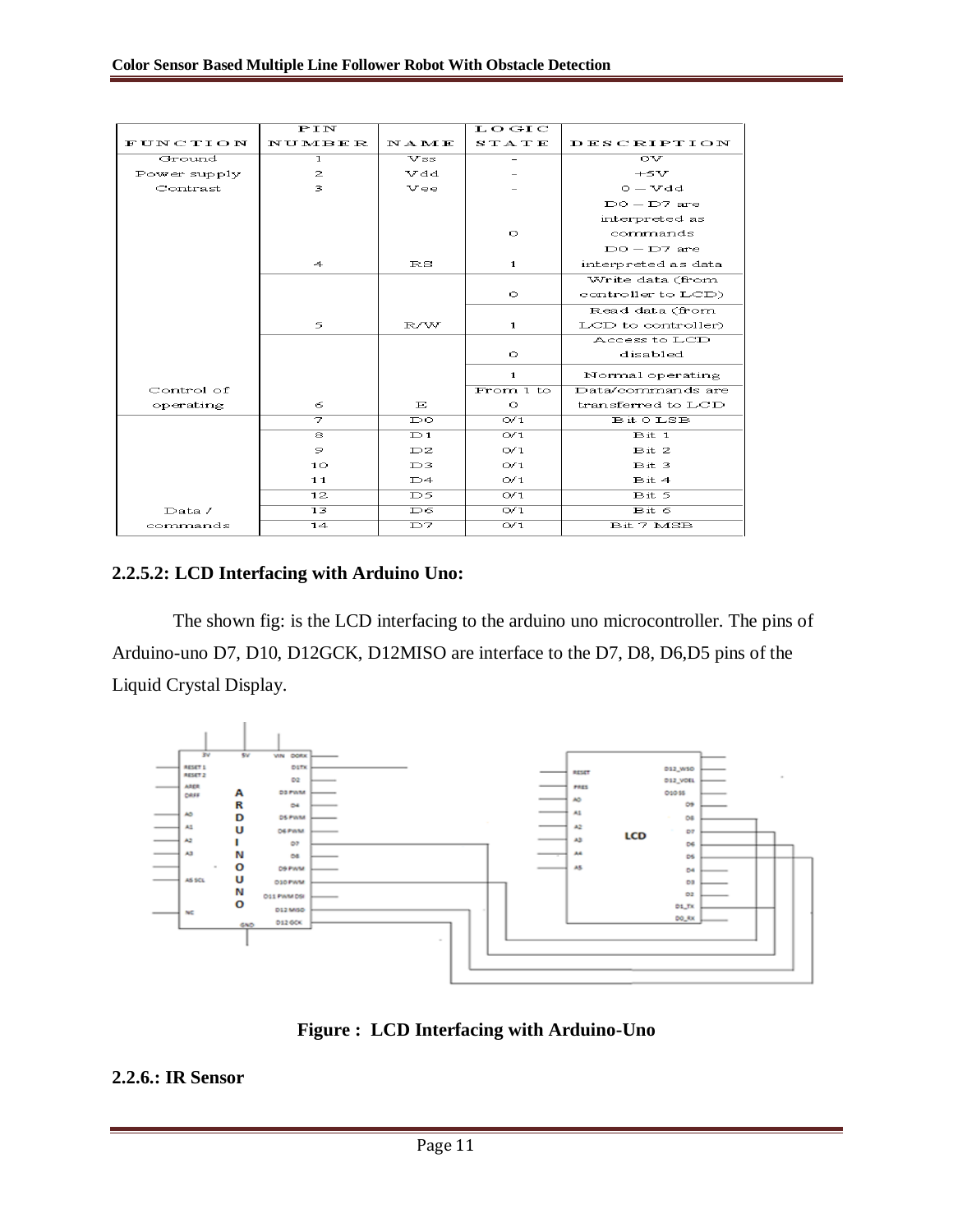#### **2.2.6.1: IR Sensor Operation:**

IR Sensors work by using a specific light sensor to detect a select light wavelength in the Infra-Red (IR) spectrum. By using an LED which produces light at the same wavelength as what the sensor is looking for, you can look at the intensity of the received light. When an object is close to the sensor, the light from the LED bounces off the object and into the light sensor. This results in a large jump in the intensity, which we already know can be detected using a threshold



**Figure : Circuit Diagram of IR Sensor**

#### **2.2.6.2: IR Sensor interfacing:**



**Figure: IR Sensors Interfacing To Arduino Uno Microcontroller**

#### **2.2.7: Zigbee**

#### **2.2.7.1: Zigbee operation:**

ZigBee protocol was engineered by the ZigBee Alliance, a non-profit consortium of leading semiconductor manufacturers, technology providers, OEMs and end-users worldwide. The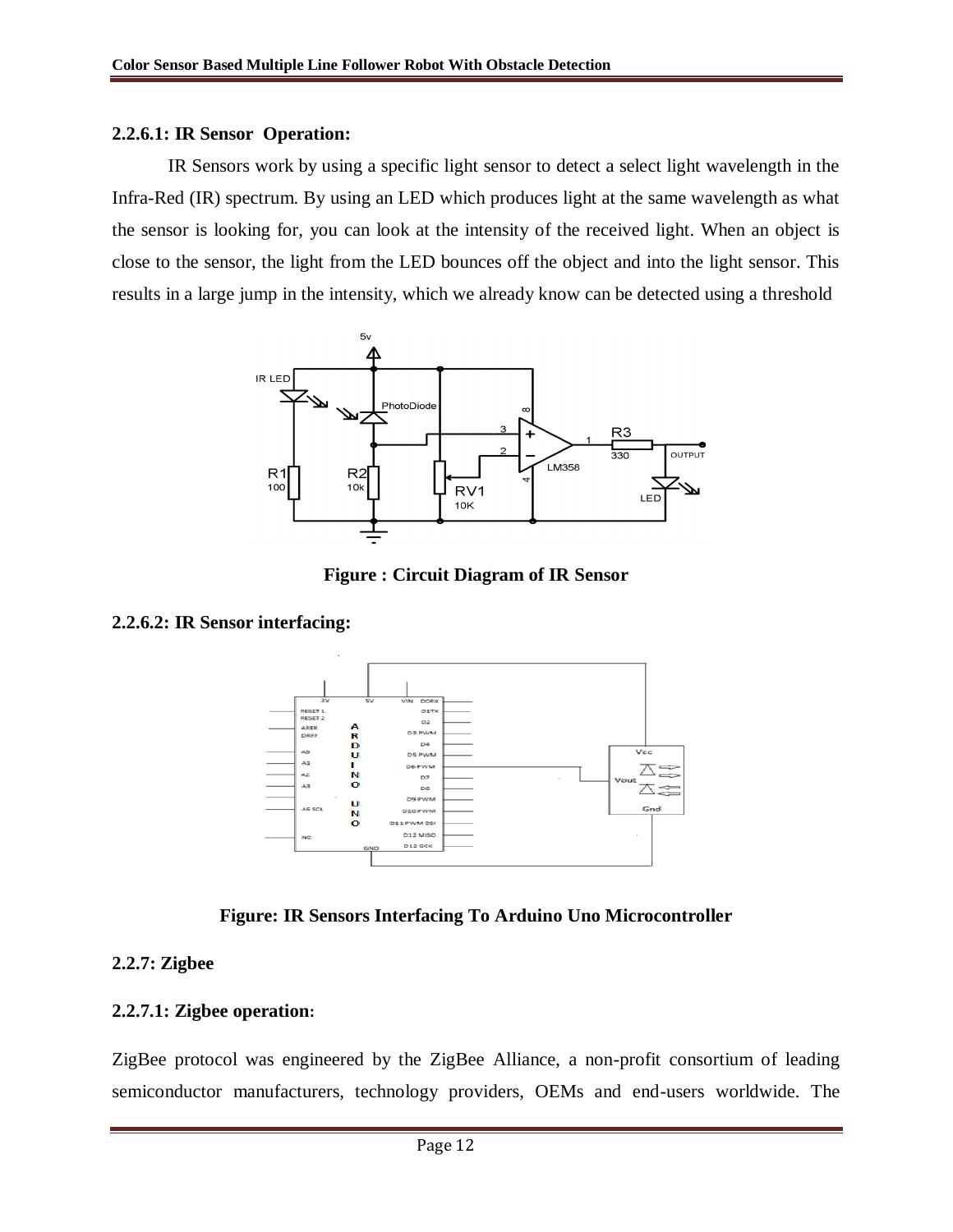protocol was designed to provide OEMs and integrators with an easy-to-use wireless data solution characterized by low-power consumption, support for multiple network structures and secure connections.



**Figure : Zigbee Transmitter and Receiver**

#### **2.2.7.2: Zigbee interfacing to aurdino:**



**Figure : Zigbee(TX-section) Interfacing to Arduino Uno**



**Figure : Zigbee(RX-section) Interfacing to Arduino Uno**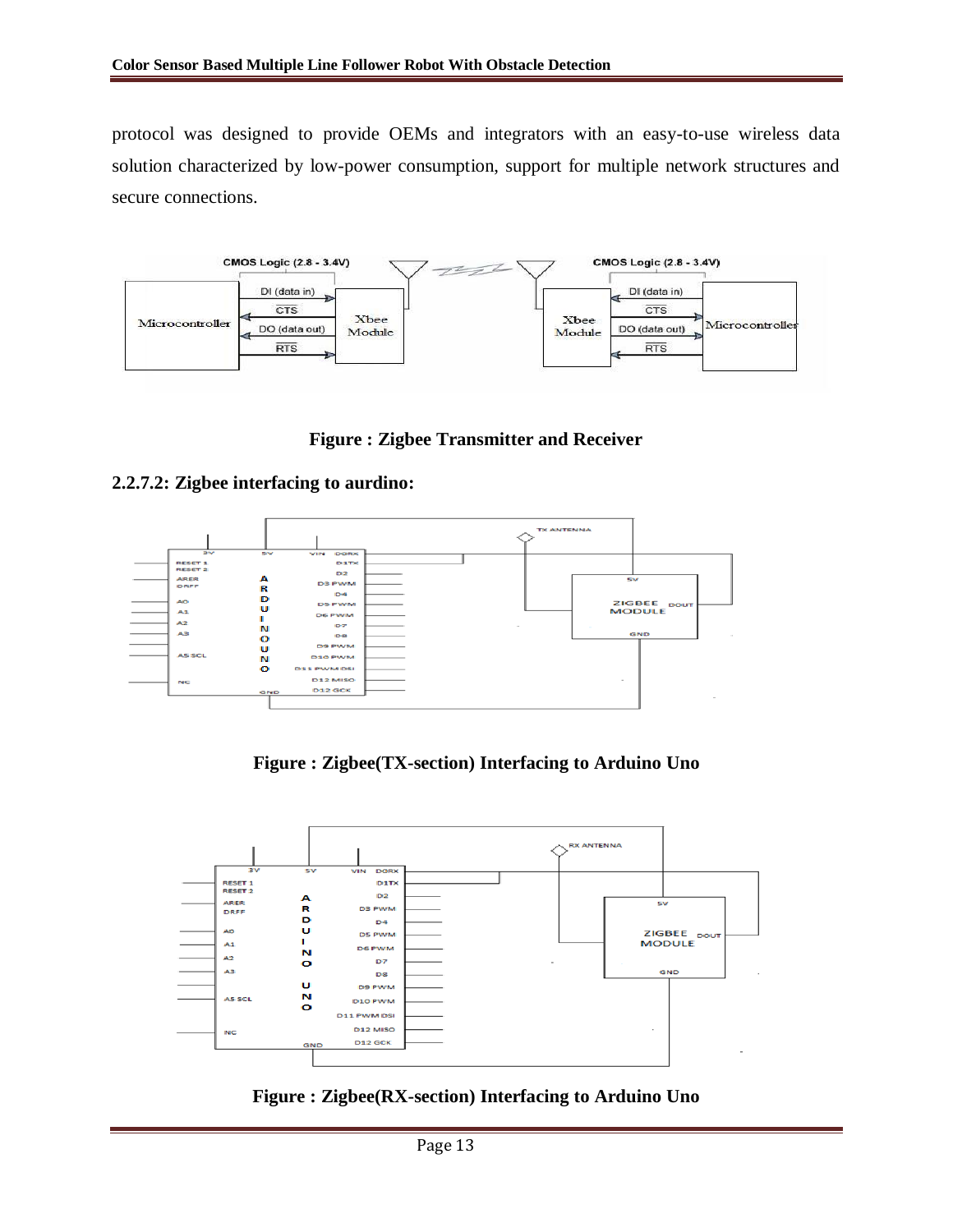# **2.2.8 SCHEMATIC DIAGRAMS**

 The schematic diagram of the entire project is shown in Figure In this we connect all modules like sensors i.e. color sensor (TCS230), motor driver (L293D), IR sensor, Zigbee module, switches, display present in project are connected to the arduino-uno microcontroller.

#### **Transmitter Section:**





**Robot With Obstacle Detection(TX-Section)**



### **Receiver Section:**



### **Robot With Obstacle Detection(RX-Section)**

### **3. RESULTS & CONCLUSION:**

### **3.1 RESULT**

Below fig. shows Color Sensor Based Multiple Line Follower Robot With Obstacle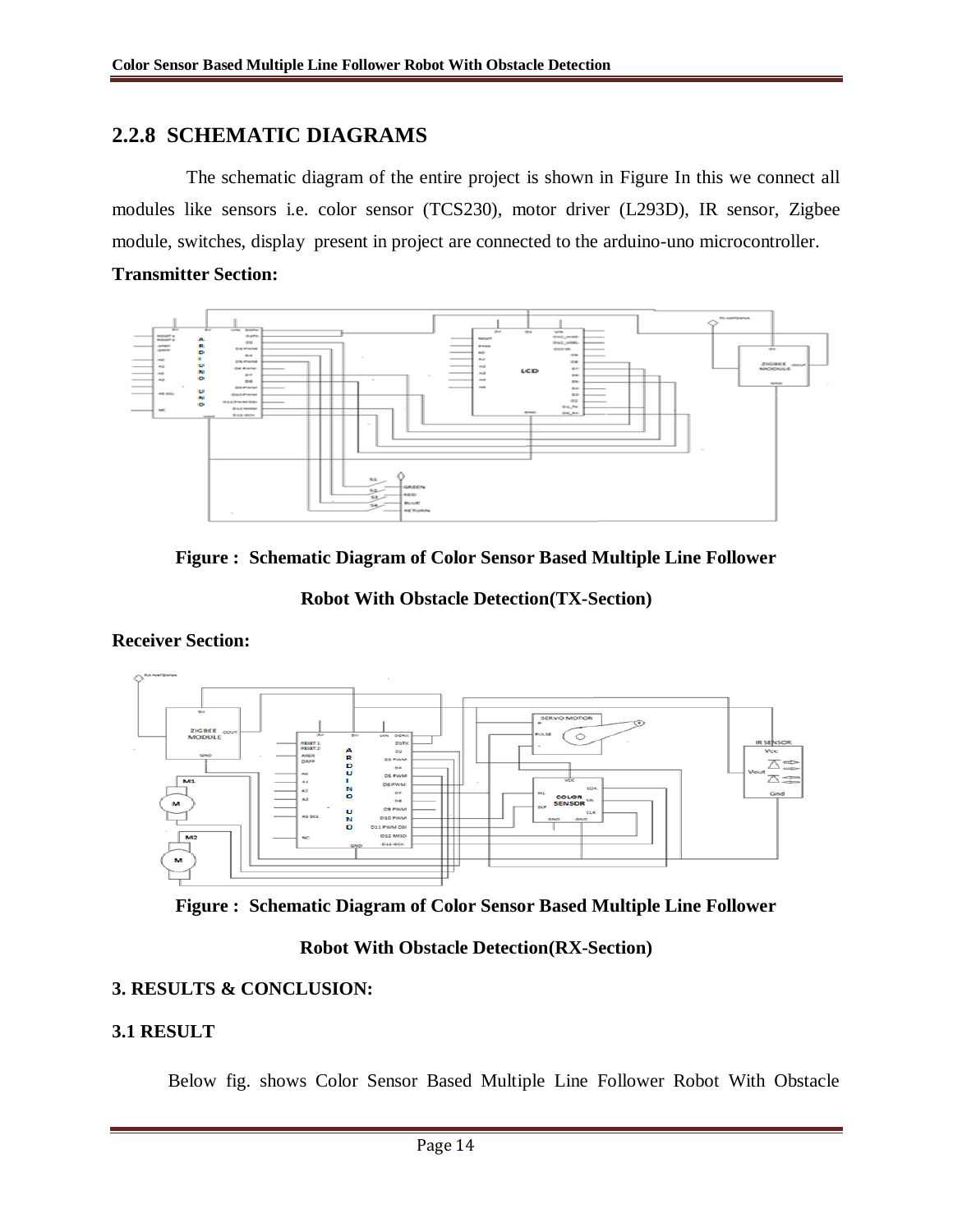Detection which has ARDUINO, color sensor (TCS230), IR sensor and L293D Motor Driver, Servo Motor.



**Figure: Initial State of Color Sensor Based Multiple Line Follower Robot with obstacle detection**

Below figures shows when line follower robot sensing green, red, blue colors respectively and reaching the particular destination.



**Figure: Sensing Red Color** 



**Figure: Sensing Green Color**